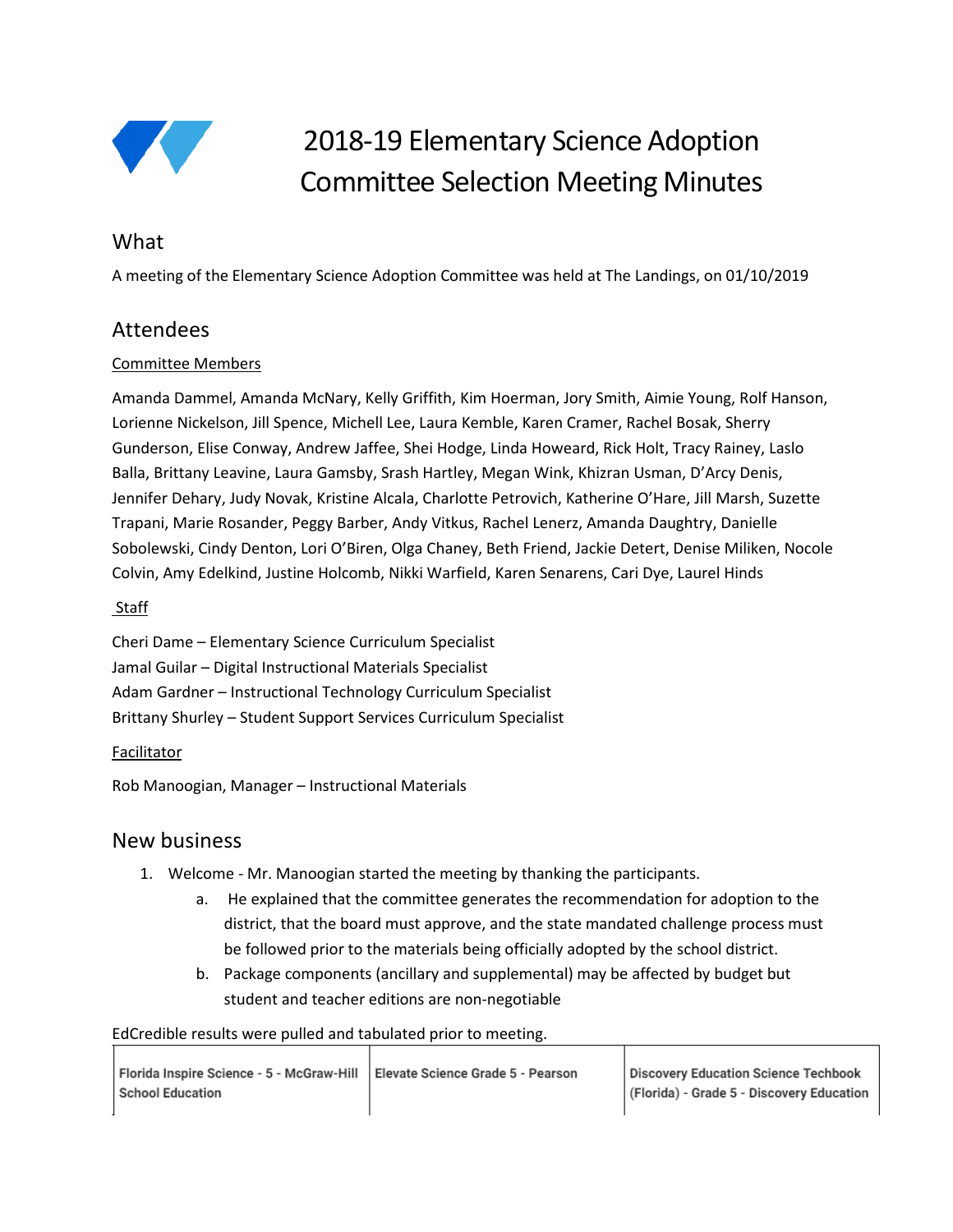| <b>Does Not Meet Criteria</b> | 175 Does Not Meet Criteria | 48 Does Not Meet Criteria | 424  |
|-------------------------------|----------------------------|---------------------------|------|
| <b>Meets Criteria</b>         | 1420   Meets Criteria      | 1644 Meets Criteria       | 1221 |

**All** elementary schools submitted evaluations.

#### Committee completed survey upon arrival. Results:

 $\mathbf{r}$ 

1. After your school wide review, which textbook does your school feel comfortable eliminating from consideration for adoption?



2. After your school wide review, which textbook is your school recommending for district wide implementation?





Discussion about eliminating Discovery from adoption:

- Great presentation by publisher representatives did not transfer to school site
- Discussion of 1 to 1 computer access for elementary
- Digital resources such as Discovery are the future, but we are currently on the cusp of being able to support these resources
- Suggestion made for "commercials" provided by publishers for school site to show at school adoption presentations
- One school did see the benefits of Discovery even though they were not a one to one schoolhowever, they were comfortable accepting the district was not ready for this resource currently
- Group agreed to eliminate Discovery

Discussion about Pearson and McGraw Hill, as Pearson clearly had a majority:

• Floor opened to McGraw Hill supporters to clarify or promote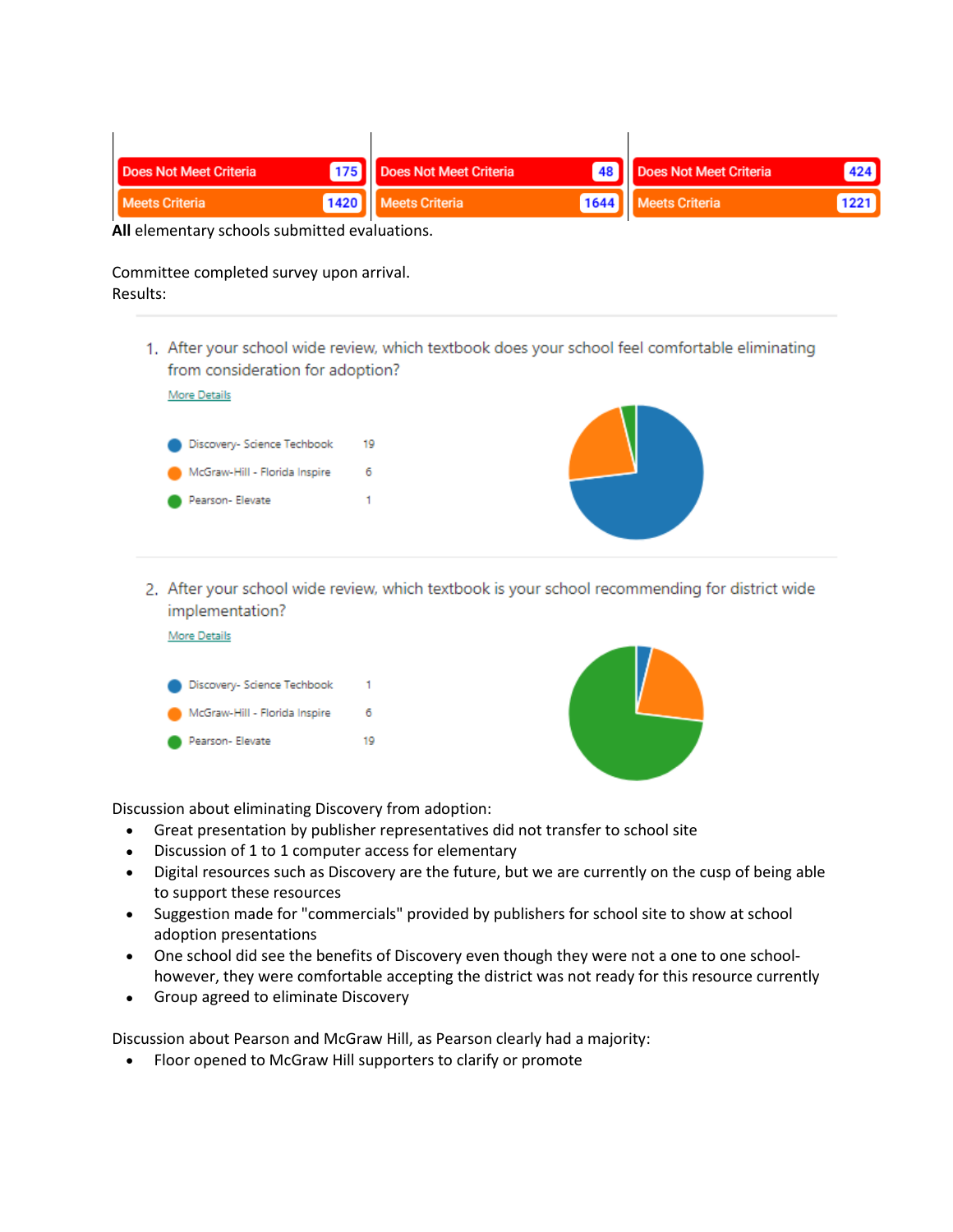- One member noted that the labs were not as rigorous at 5th grade level from the student perspective- however, clarification was given that the teacher guide had rigorous and challenging questioning and background to support the labs.
- Mixture of K-2 / 3-5 preferences, but not a strong preference from any sub-set to warrant separate adoption option
- Discussion of CORE materials for each publisher- similar
- Noted that overall, meets criteria points were highest at School Levels:



#### A final vote was taken. Results were:

1. After your school wide review, which textbook is your school recommending for district wide implementation?



#### **Committee proposes the adoption of Pearson materials for Elementary Science Textbook.**

Discussion of activity kits in Pearson:

- Need for materials at all grade levels
- Focus on the NON-consumables
- Already complete kits vs. Dollar Store
- Idea for Instructional Materials Funds to be earmarked as Science Resource Funds at school levels
- Need for at least ONE model kit per grade level per school
- Definite need for accountability at school site per grade level to keep the continuity of materials for ALL teachers for the 5-year period